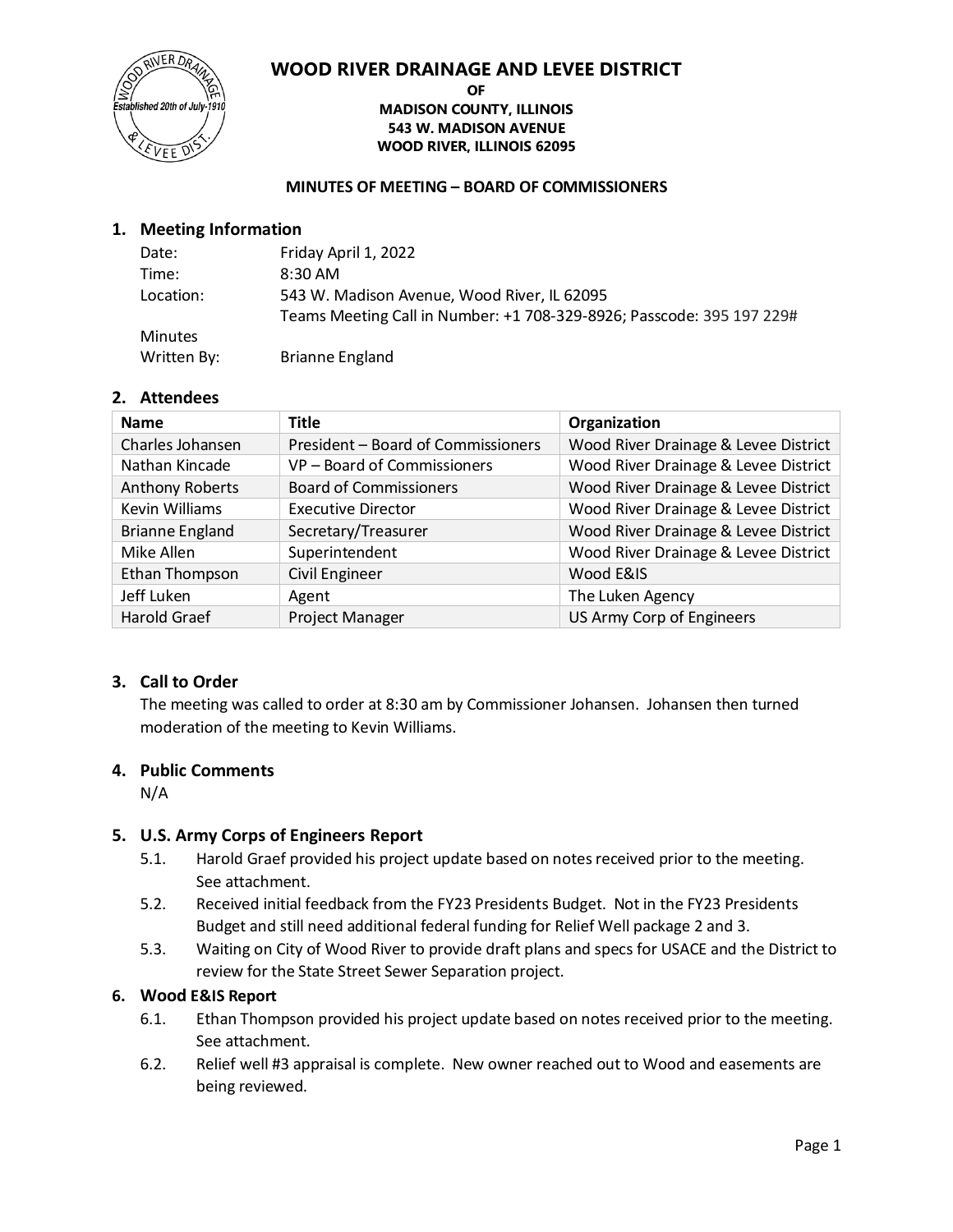

# blished 20th of July  $\epsilon$ vee

#### **OF MADISON COUNTY, ILLINOIS 543 W. MADISON AVENUE WOOD RIVER, ILLINOIS 62095**

## **7. Superintendent Report**

- 7.1. Mike Allen provided his update and was available for any questions.
- 7.2. Continuing to clear unwanted vegetation.

#### **8. Executive Director Report**

- 8.1. Kevin Williams provided his project update based on notes received prior to the meeting. See attachment.
- 8.2. Project 2021-05 has a new scope. Unable to get original controller/transducer quoted. Working with contractor and MESD acquiring controllers that MESD has that are nearly new at a discounted cost.
- 8.3. Seeking bids to replace maintenance garage doors. Both doors are damaged.

#### **9. Luken Insurance Agency Comments**

- 9.1. Jeff Luken was present and available for questions.
- 9.2. Confirmed that all necessary information has been sent to Auto-Owners for reimbursement on F-250 insurance claim.

#### **10. Attorney James Craney Comments**

N/A

#### **11. Commissioners Report:**

11.1. Nothing new to report.

#### **12. Approval of Minutes of the previous meeting:**

A motion was made by Kincade to approve the minutes for 3/18/22; seconded by Johansen.

Johansen: aye; Kincade: aye; Roberts: aye. Motion passed

#### **13. Approval of the Bills**

A motion was made by Roberts to approve the list of bills presented in the amount of \$15,346.34; second by Kincade. See attachments.

Johansen: aye; Kincade: aye; Roberts: aye. Motion passed

### **14. Treasurer/Financial Report**

The prepared financial/balance sheet and Revenue & Expense has been presented to be read and will answer any questions. Motion made by Kincade to approve the Treasurer/Financial Report; second by Johansen.

Johansen: aye; Kincade: aye; Roberts: aye. Motion passed

#### **15. Old Business**

15.1. Discussion and potential action regarding approval of the amended budget for FY 2022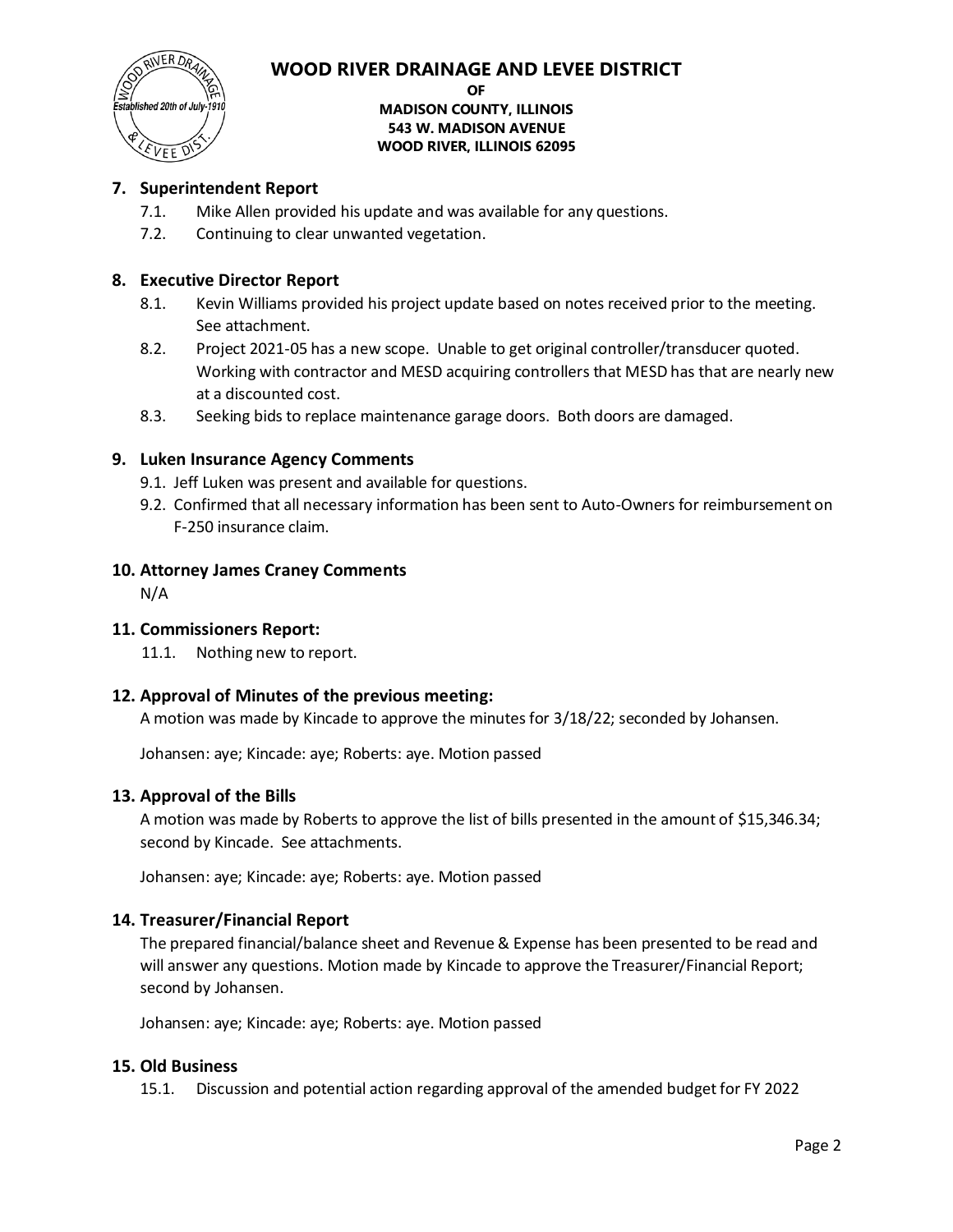#### **WOOD RIVER DRAINAGE AND LEVEE DISTRICT**



#### **OF MADISON COUNTY, ILLINOIS 543 W. MADISON AVENUE WOOD RIVER, ILLINOIS 62095**

Motion was made by Roberts to pass; seconded by Johansen

Johansen: aye; Kincade: aye; Roberts: aye. Motion passed

#### **16. New Business**

16.1. Discussion and potential action regarding the continuance of the current BCBS healthcare plan for full time employees; Preferred PPO Platinum (BCE)

Motion was made by Kincade to pass; seconded by Johansen

Johansen: aye; Kincade: aye; Roberts: aye. Motion passed

16.2. Discussion and potential action regarding the continuance of the current Delta Dental and Vision plans for full time employees

Motion was made by Johansen to pass, seconded by Roberts

Johansen: aye; Kincade: aye; Roberts: aye. Motion passed

16.3. Discussion and potential action regarding the continuance of offering to pay 50% of dependent coverage for full time employees

Motion was made by Johansen to pass; seconded by Roberts

Johansen: aye; Kincade: aye, Roberts: aye. Motion passed

16.4. Discussion and potential action regarding issuing Project 2022-10, Maintenance Building Door Replacement, for bid

Motion was made by Johansen to pass; seconded by Kincade

Johansen: aye; Kincade: aye; Roberts: aye. Motion passed

16.5. Discussion and potential action regarding executing a short-term lease agreement to allow the Bel-Air Motel to utilize parking areas on District property for 2 days the week of April 11, 2022

Motion was made by Kincade to pass; seconded by Johansen

Johansen: aye; Kincade: aye; Roberts: nay. Motion passed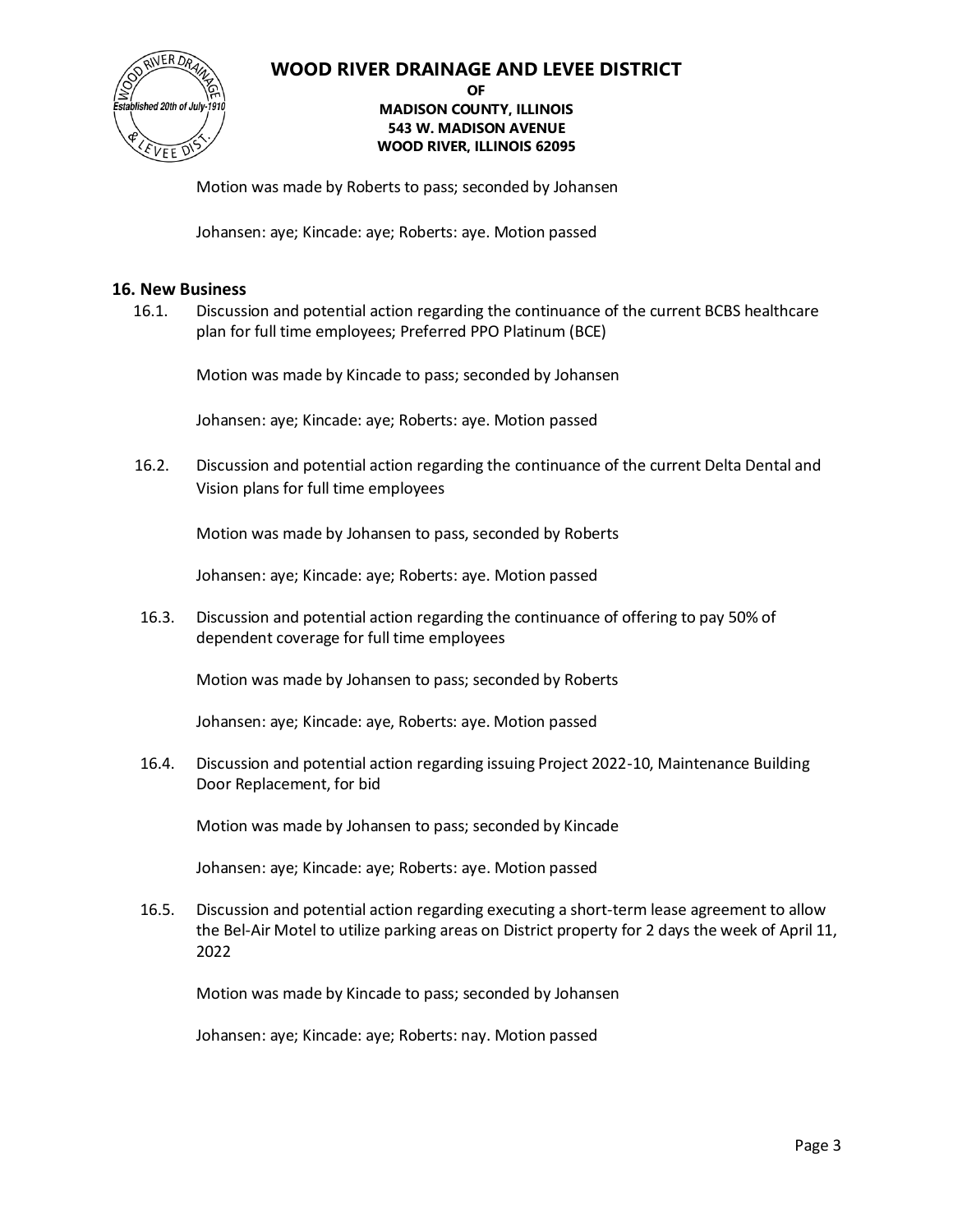## **WOOD RIVER DRAINAGE AND LEVEE DISTRICT**



**OF MADISON COUNTY, ILLINOIS 543 W. MADISON AVENUE WOOD RIVER, ILLINOIS 62095**

#### **17. Executive Session**

N/A

**18. Return to open session/roll call:**

N/A

**19. Commissioners/Employee Comments:** N/A

#### **20. Adjournment**

Motion made by Johansen, seconded by Roberts to adjourn.

Johansen: aye; Kincade: aye; Roberts: aye. Motion carried.

Adjournment at 9:14 a.m.

Charles Johansen, President

Nathan Kincade, Vice President

Anthony Roberts, Commissioner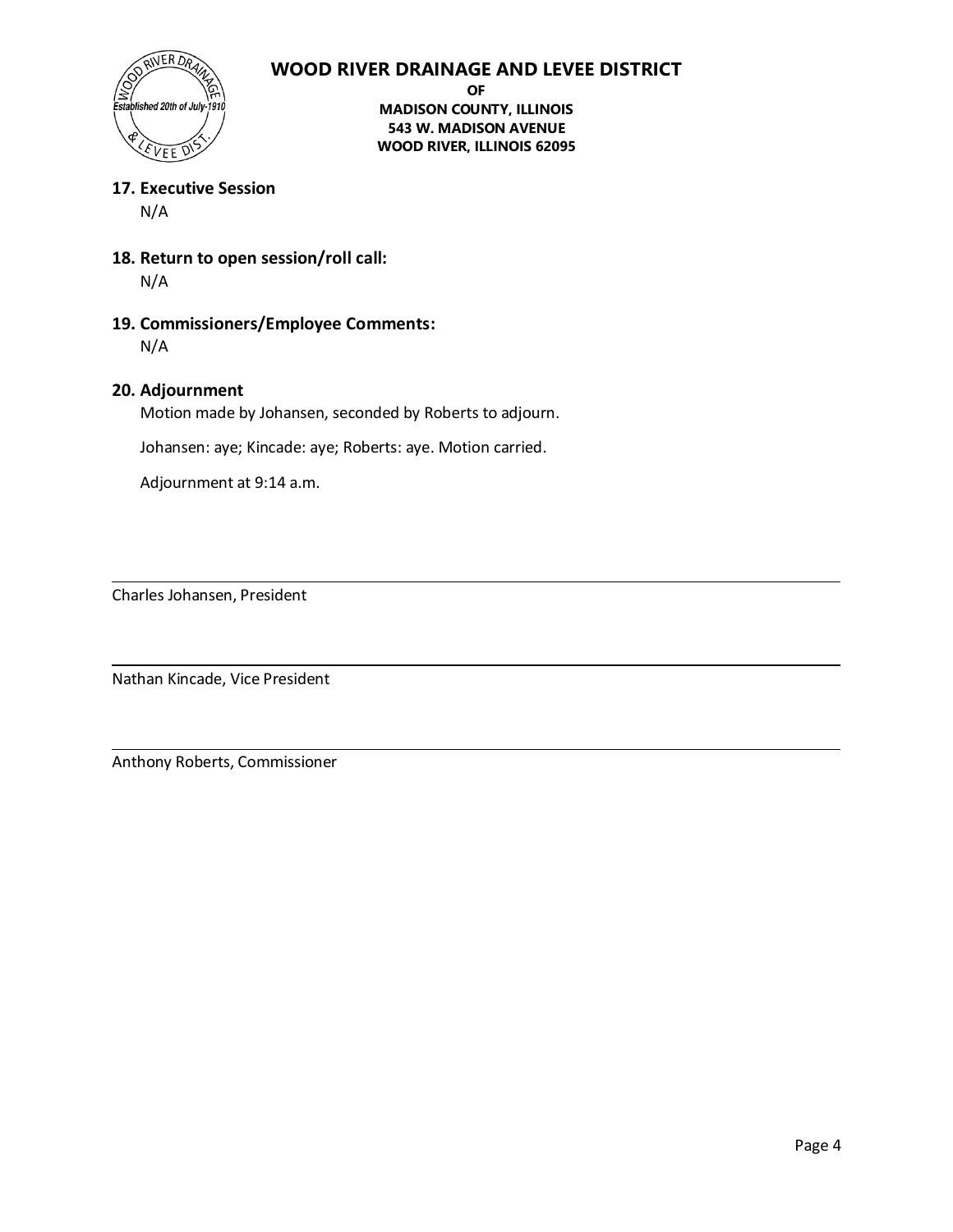#### **U.S. Army Corps of Engineers (USACE) Project Update Wood River Levee System April 1, 2022**

| 1. Status of Design Deficiency Corrections (changes in RED) |  |  |  |  |  |
|-------------------------------------------------------------|--|--|--|--|--|
|-------------------------------------------------------------|--|--|--|--|--|

| Remaining<br>Features                       | Summary                          | <b>Notes</b>                                                                                                                                                                                                    |
|---------------------------------------------|----------------------------------|-----------------------------------------------------------------------------------------------------------------------------------------------------------------------------------------------------------------|
| Bid Package 8                               | 22 RW/1 PS in                    | Contract awarded Nov 4 to Magruder Construction Co., Inc. Contractor                                                                                                                                            |
| (NFS)                                       | Reach 5                          | mobilized.                                                                                                                                                                                                      |
| <b>Pump Stations</b>                        | 2 new PSs in<br>Reach 5          | Received ROW certification for PS 2 and 3. Anticipate final P&S to our<br>CT branch by end of April for August award.                                                                                           |
| <b>Berm</b>                                 | Dimensions TBD                   | USACE refining preliminary cost estimate to facilitate WIK credit amount.<br>Project Delivery Team working on Engineering Documentation Report<br>(EDR).                                                        |
| <b>RW</b> #1                                | 24 RWs                           | Contract awarded on Dec 2 to BCI Construction USA, Inc. Long lead<br>times for materials. Anticipate mid-May mobilization.                                                                                      |
| RW #2/Ditch<br>Work                         | 56 RWs/reconnect<br>Old WR Creek | 95% Agency Technical Review (ATR) initiated Mar 7.                                                                                                                                                              |
| <b>Pump Station</b><br><b>Modifications</b> | 2 mods (WR and<br>Hawthorne)     | Scheduled to award contract after BP-8, RW#1 and PSs contracts. Will<br>need additional BCOES.                                                                                                                  |
| RW #3                                       | <b>30 RWs</b>                    |                                                                                                                                                                                                                 |
| Mitigation                                  |                                  | Credits for BP-8 needed. Mitigation activities progressing according to<br>the project schedule, but on pause pending outcome of berm solution<br>(may gain efficiencies by only purchasing bank credits once). |
| Update O&M<br>Manuals                       |                                  |                                                                                                                                                                                                                 |
|                                             |                                  | $\mathbf{r}$ , and $\mathbf{r}$ are a set of $\mathbf{r}$<br>$\sim$ $\sim$ $\sim$                                                                                                                               |

Note: BCOES is final review to evaluate Biddability, Constructability, Operability, Environmental, and Sustainability (BCOES) characteristics.

| <b>Features</b> | <b>ROW NTP</b><br><b>Issued</b> | <b>ROW Acquisition</b><br>Deadline | Contract<br>Award | Consequence                                             |
|-----------------|---------------------------------|------------------------------------|-------------------|---------------------------------------------------------|
|                 | 2-Dec-19;                       | Received                           |                   |                                                         |
|                 | amended                         | ROW Cert 19                        |                   |                                                         |
| 2 PS            | 14 Oct 20                       | July 21 $(A)$                      | Aug 22            |                                                         |
|                 |                                 |                                    |                   | Contract award pending availability of funds. Potential |
| PS Mod          | N/A                             | N/A                                | Jan 23            | to award this sooner (FY22) if funds are confirmed.     |
| RW #2           | 13 Dec 21                       | 13 Dec 2022                        | Mar 23            | Contract award pending availability of funds            |
|                 | 14 Dec-22;                      | 5 Feb 22;                          |                   |                                                         |
|                 | $2nd$ amend                     | Anticipate                         |                   |                                                         |
| RW #3           | 13 Dec 21                       | Aug 22                             | Feb 23            | Contract award pending availability of funds            |

2. Pivoting from the Pump Station/Relief Well solution to a berms solution

- USACE to document pivot to berms in an engineering documentation report (EDR

3. Total Project Cost update

- Last one was Oct 2018 as part of the Limited Reevaluation Report (LRR)/Risk Assessment

- Seek BP-8 and RW#1 LERRDs and WIK crediting requests to be submitted (and not wait till the end)

- At Mar 16 FPD meeting, FPD and Wood indicated that WR LERRD submittals will be provided in March

4. Meetings with City of Wood River (for area west of IL-3)

- USACE Regulatory Branch has discussed USACE role during recent site visit:

- Need to identify/clarify areas that contain Waters of the U.S. (WOUS)<br>■ Placing fill material in a WOUS may trigger the need for a permit from
- Placing fill material in a WOUS may trigger the need for a permit from the Corps under Section 404

5. Meeting with City of Wood River (for area east of IL-3)

- Meeting on March 25 between City (and their A/E), LD, USACE to discuss the State Street Sewer Separation project

- City agreed to providing draft P&S for LD and USACE review. USACE has not yet received.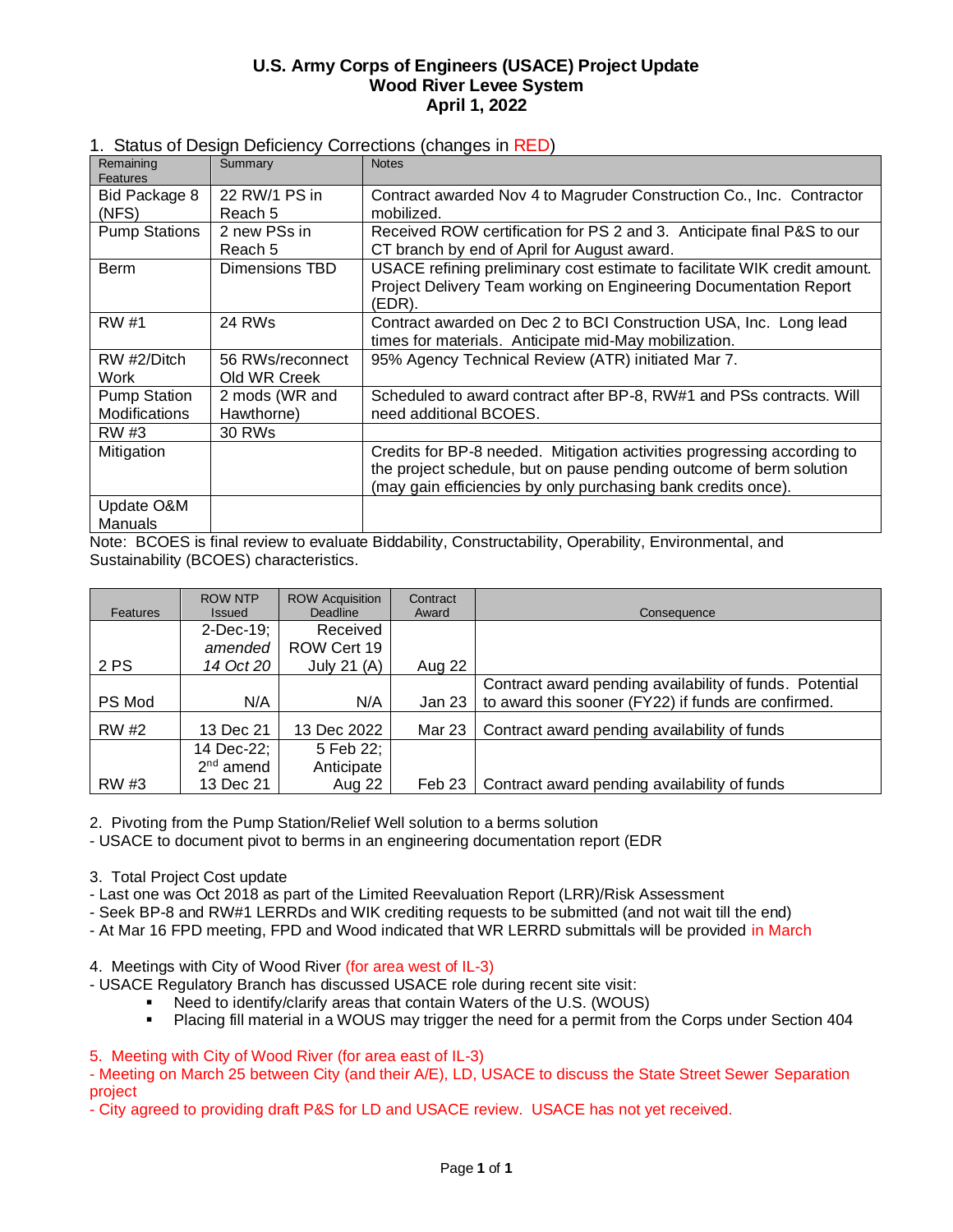

**Date/Time: April 01, 2022 File No.: 325118061**

**Project Title: Wood River D&LD Engineering Services Written By: Ethan Thompson**

**Subject: Wood Update to the Wood River Drainage & Levee District Board**

#### **Real Estate Acquisition (FPD Council)**

- Previously Right-of-Way Certifications Completed:
	- o Relief Well Package #1 (07/16/2021)
	- o Canal Road Pump Stations (07/16/2021)
		- Does not include area of Canal Road PS No. 4 (Village of Roxana)
	- o Bid Package 08 (07/09/2021)
- Easement Acquisitions Underway/Upcoming:
	- o Relief Well Package #3
		- Revised NTP 08/04/2021, Requested by 02/05/2022
		- Revised NTP 12/13/2021, Requested by 02/05/2022
		- Acquisition schedule revised to 12/2022.
		- Appraisal complete and is in review for easements at new owner adjacent to Grassy Lake PS (Canal Road PS No. 3).
	- o Relief Well Package #2
		- NTP 12/13/2021, Requested by 12/13/2022
		- USACE in discussion with the City of Wood River regarding project impacts to Old Wood River Channel and City-owned property.
		- FPD Council is awaiting USACE/City discussions and possible USACE design alternatives.
		- Wood/WRDLD met with Olin regarding TCE; Olin is in support of providing lands
		- Ongoing discussion with USACE regarding easement areas and utility relocations.
- Design Reach East of IL-111 (Village of Roxana)
	- o RW Pkg 3 and Canal Road PS easements on hold pending possible berm pivot.
	- $\circ$  WRDLD has coordinated a Memorandum of Understanding with the Village of Roxana for the Village to provide lands for berm alternative to a pump station and relief well solution.
	- o WIK Request sent by the FPD Council on 11/17/2021.
	- o FPD Council is awaiting Engineering Design Report and WIK decision from USACE.

#### **Construction**

- Bid Package 08: Contract Award 11/4. Notice to Proceed 12/15/2021.
- Wood to provide limited Engineering During Construction (EDC) services, on behalf of the Southwestern Illinois Flood Prevention District Council.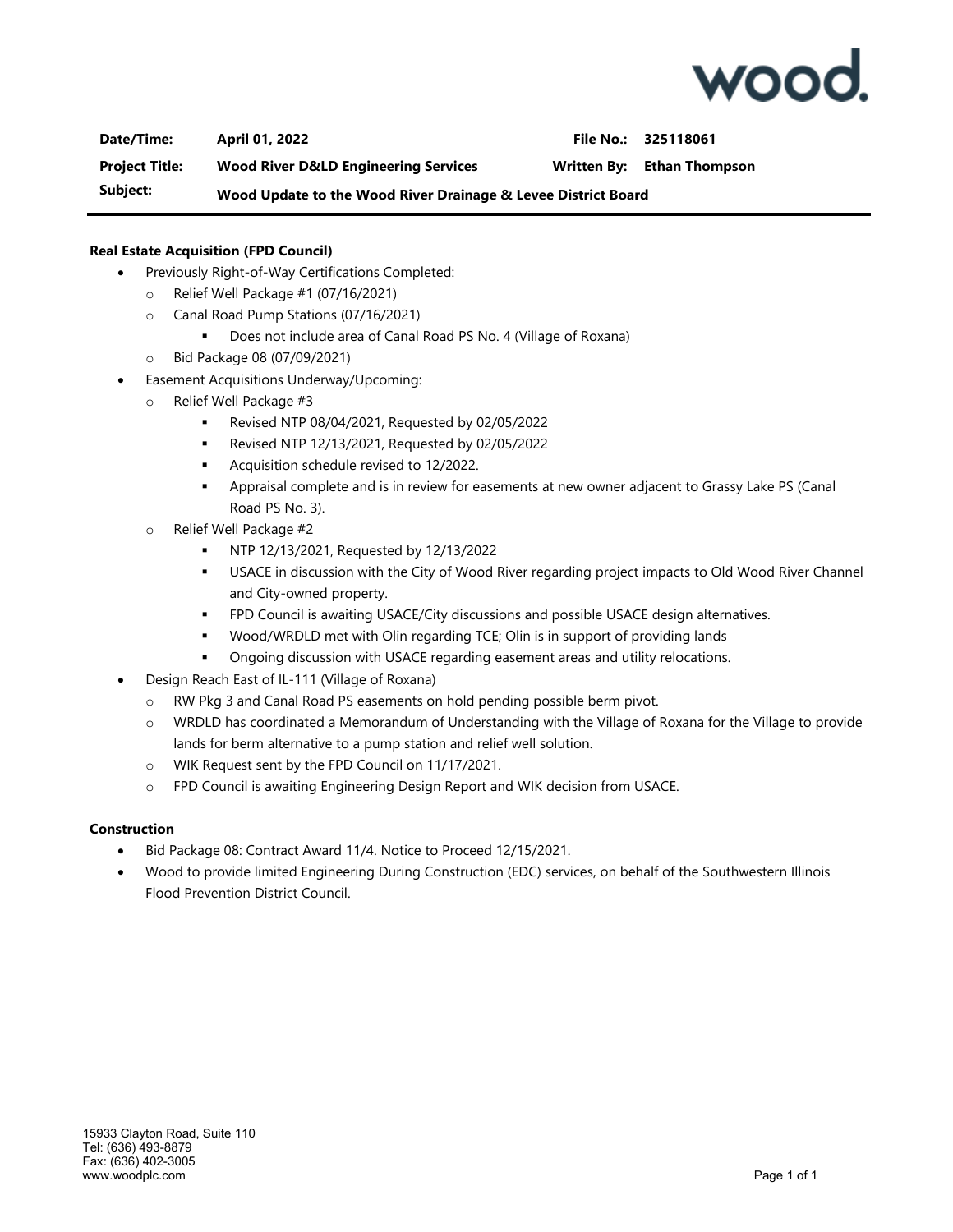

#### **01 April 2022 – Executive Director Report**

#### **Pump Station Design Deficiency Corrections Project (2021-05)**

- o The **NEW** scope of this project will include:
	- New Controller/transducer at Wood River PS Corrects 2010 design deficiency.
	- New Controller/transducer at Hawthorne No. 1 PS Corrects 2010 design deficiency.
	- New thermostats on VFD fans at Hawthorne No. 1 PS, East Alton No. 2 PS, and Rand Avenue PS – Corrects 2010 design deficiency.
	- New power output meters at Wood River PS, Hawthorne No. 1 PS, East Alton No. 2 PS, and Rand Avenue PS.
- o A second pump station design deficiency corrections project will be necessary at a later date to replace the controls at East Alton No. 1 PS, Grassy Lake PS, and East Alton No. 2 PS.
- o **WRDLD partnering with MESD in an Intergovernmental Agreement (IGA) to acquire MultiSmart Pump Station Managers.**
- **Gravity Drains Inspection Project (2021-06)**
	- o The Project Execution Plan (PEP) has been "approved" by P66.
	- o Execution was pushed due to weather and P66 conflicts. Currently scheduled for the last week of April 2022.
	- o Drains in LWR will also be inspected in Spring 2022.
- **Relief Well Testing / Inspection Project (Project 2022-07)** 
	- o Specifications for this project have been drafted. Drawings/Figures will be completed in FY2023 or FY2024 once all known relief well projects have been completed.
	- o SOP received from the USACE on 05 November 2020. USACE to address follow-up questions.
	- $\circ$  Execution  $\frac{\text{may}}{\text{begin}}$  begin in late calendar year 2022, depending on budgetary restrictions.

#### **Maintenance Building Door Replacement (Project 2022-10)**

- o Both large doors are damaged and limit functionality.
- o Seeking bids to replace with roll-up garage doors with automatic openers.
- **WRDLD Maintenance Projects** 
	- o Vegetation Management
		- Spraying program has begun
		- Mowing of office and pump stations will begin in a few weeks.
		- WRDLD has taken delivery of two New Holland Workmaster 105 tractor's (Purchased last year)
	- o Coordination with Marathon Pipeline
		- Opening/Closing GW-27-31 sluice gates out of cycle to prevent backflow of product.
	- o Training All WRDLD maintenance staff to complete OSHA 10-Hr Construction Training.
	- o FEMA 2019 Flood Debris Removal
		- CAT-Z project (\$18,592.09) funds have been "Obligated". Awaiting confirmation from IEMA regarding how funds will be distributed.

#### **Pump Stations**

- $\circ$  East Alton No. 1 Pump Station Running approximately 8-hrs/day.
- o Wood River Pump Station Station is closed.
- o East Alton No. 2 Pump Station Station is closed.
- o Hawthorne Pump Station Station is closed.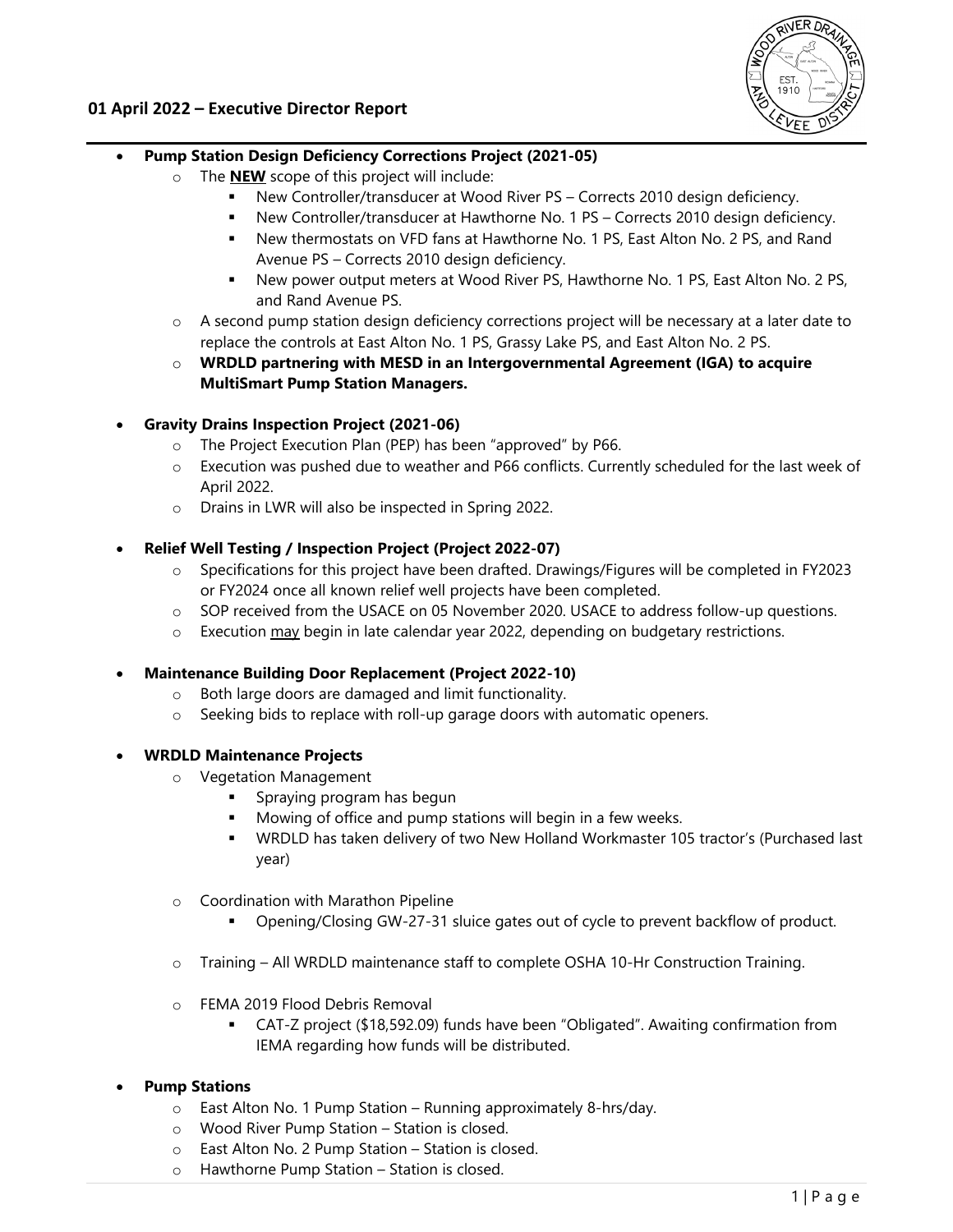

#### **01 April 2022 – Executive Director Report**

- o Rand Avenue Pump Station 24/7 operation.
- $\circ$  Grassy Lake Pump Station Running as-needed during rain event(s).

#### **U.S. Army Corps of Engineers (USACE) Coordination**

- o Authorized Level Projects
	- Pump Station Modifications Project will be executed after RW 1, 2, & 3 Projects.
	- Bid Package 8 Magruder Construction Co. has mobilized. Tree clearing complete. Removal of abandoned pipeline will begin next week.
	- Bid Package 9 USACE has not confirmed WIK eligibility. Design on hold.
	- Canal Road Pump Stations WRDLD reviewed abbreviated BCOES P&S.
	- RW Package 1 BCI Construction USA, Inc. Mobilization late-May.
	- RW Package 2 95% ATR is underway.
		- WRDLD/FPD received noticed to proceed with real estate acquisition.
		- Flowage easements were not included with NTP.
		- WRDLD has requested an interior drainage study.
	- RW Package 3 WRDLD/FPD received revised noticed to proceed with real estate acquisition.
- o Mel Price Deficiency Projects
	- Mel Price RW Package 1 Meyer Contracting, LLC.
		- Access road is "complete".
		- Drilling set to begin 04/18/22.
	- Mel Price RW Package 2 Project will be solicited in spring 2022.
- o P.L. 84-99
	- **Wood River Pump Station** 
		- Project Complete.
	- East Alton No. 1 Pump Station
		- Micro-pile installation has begun. Casings for all three have been set.
		- Dewatering well installation will begin in the next two weeks.
- o Section 408 Alterations
	- 5 Diamond Camp Grounds (UNAUTHORIZED) Consultant is preparing documents to submit a formal 408 review package for District and USACE review and hopefully receive a retroactive permit.
	- 5 Diamond Camp Grounds (EXTENSION) Drilling Program Plan has been permitted by the USACE. Field work is complete. Awaiting submittal of 408 review package.
	- Wood River Power Station Demolition USACE working with contractor on retroactive permit(s).
		- Owner has agreed to properly abandon the ash ponds and the dual 8'x15' culverts under the levee.
		- The portion of the site that contains the culverts has been sold to Mike's Inc. (see below).
	- Mike's, Inc. A new barge dock facility is being proposed in UWR. Vegetation removal work has begun, permit(s) have not been received from the USACE.
	- Alton WWTP (Illinois American) Effluent line repair/modification. Permitted. Work planned for winter 2021/2022.
	- Alton WWTP (Illinois American) Electrical Upgrades. Permitted. Work in progress.
	- P66 Pipe Bridge. Permitted. Work in progress.
	- Ameren Kline Substation. Permitted. Work in progress.
	- Ameren Cottage Hills Structure 83A, 83B, 83C. Permitted. Work in progress.
	- Ameren New poles on overhead electric near UWR station 256+00 (Mississippi 72). WRDLD has provided SNO. Under review by the USACE.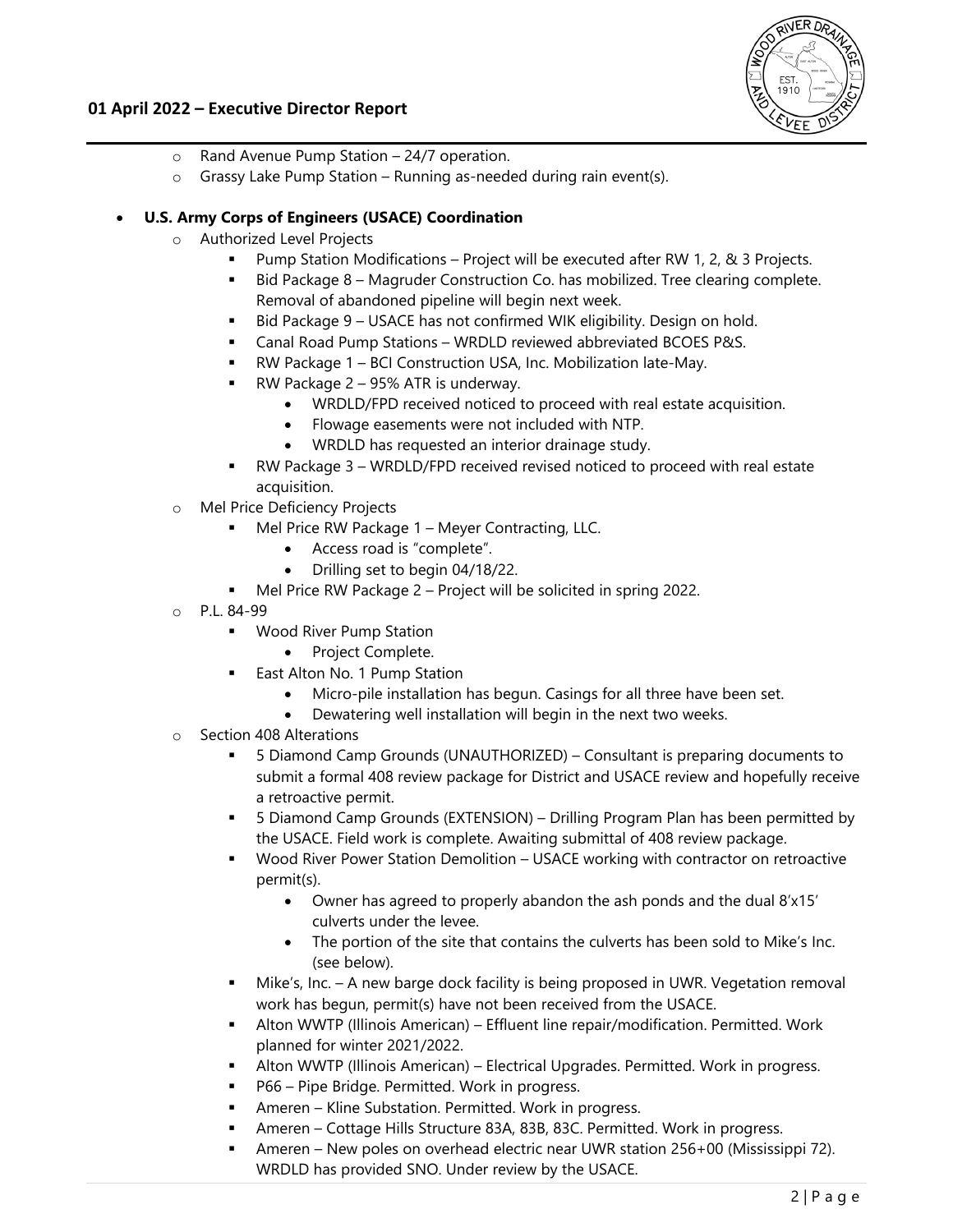

- Ameren Wood River-Roxford Structure 23 removal and replacement. WRDLD has provided SNO to Ameren. Under review by the USACE.
- **IDOT** IL-111 Bridge and closure structure rehabilitation.
	- SNO has been provided to IDOT. Awaiting submittal to USACE.
- ADB Companies Aerial Communications Line. Alteration request submitted. WRDLD has approved, awaiting 408 and regulatory permit(s) from USACE.
- **•** Meridian Pipeline Services Cathodic Protection for multiple pipeline companies. Currently working through permitting process with WRDLD, MESD and the USACE.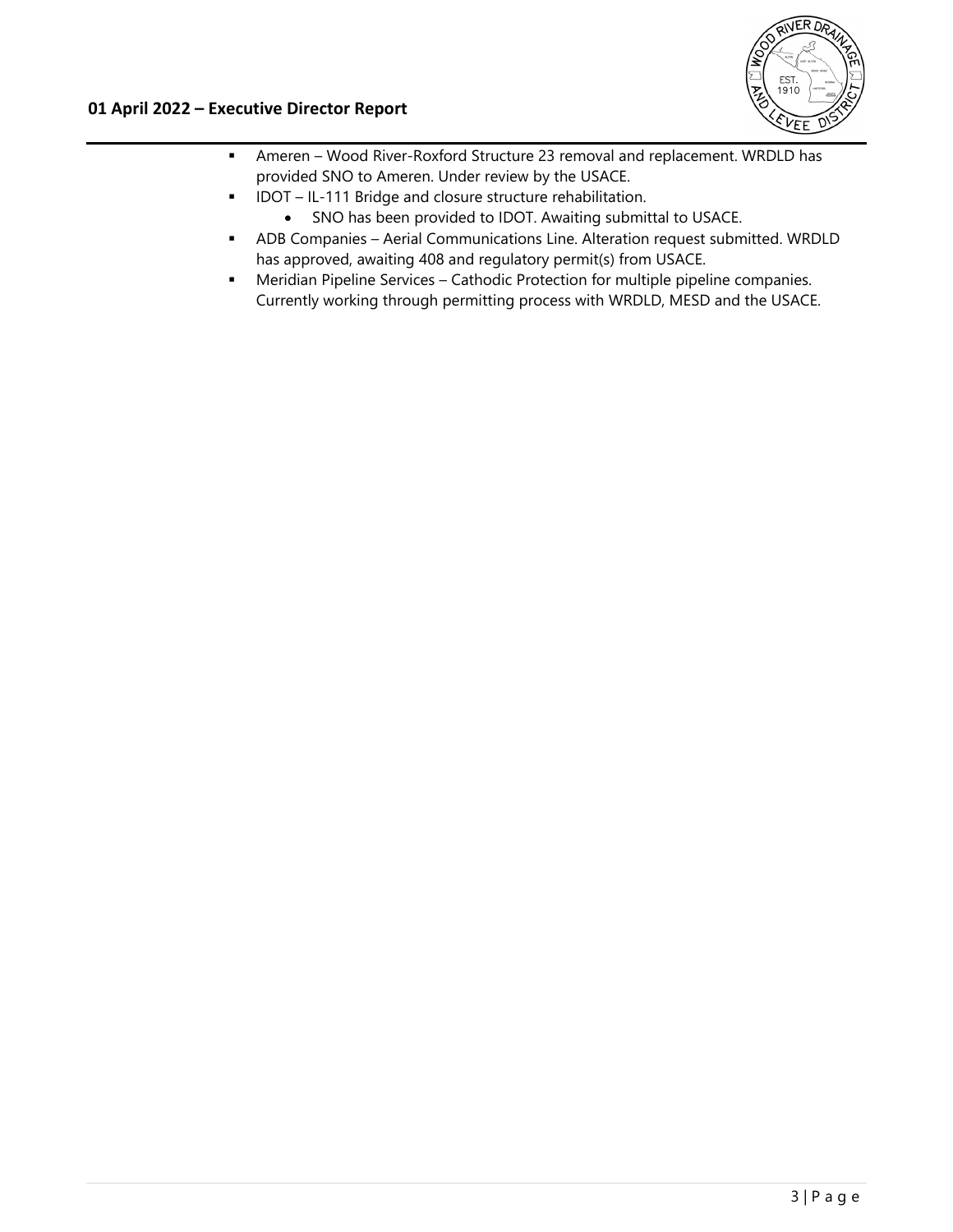# 10:38 AM Wood River Drainage & Levee District 03/24/22 **Unpaid Bills Detail** As of March 25, 2022

| Type                                                 | Date                     | <b>Num</b>     | Due Date                 | Aging    | <b>Open Balance</b> |
|------------------------------------------------------|--------------------------|----------------|--------------------------|----------|---------------------|
| <b>Ameren Illinois - EA#1</b><br><b>Bill</b><br>Bill | 03/17/2022<br>03/17/2022 | 2116<br>0312   | 03/31/2022<br>03/31/2022 | 8<br>8   | 201.15<br>193.50    |
| Total Ameren Illinois - EA#1                         |                          |                |                          |          | 394.65              |
| <b>Auto-Owners Insurance</b><br>Bill                 | 03/14/2022               | 01772          | 03/28/2022               | 11       | 34.00               |
| <b>Total Auto-Owners Insurance</b>                   |                          |                |                          |          | 34.00               |
| Drake Tire & Auto Service, LLC<br>Bill               | 03/11/2022               | 00236          | 03/25/2022               | 14       | 33.13               |
| Total Drake Tire & Auto Service, LLC                 |                          |                |                          |          | 33.13               |
| <b>Luken Agency</b><br>Bill<br>Bill                  | 03/17/2022<br>03/17/2022 | 03132<br>03127 | 03/31/2022<br>03/31/2022 | 8<br>8   | 1,000.00<br>100.00  |
| <b>Total Luken Agency</b>                            |                          |                |                          |          | 1,100.00            |
| <b>New Frontier Materials LLC</b><br>Bill<br>Bill    | 03/10/2022<br>03/14/2022 | 12537<br>12538 | 03/24/2022<br>03/28/2022 | 15<br>11 | 191.11<br>194.14    |
| <b>Total New Frontier Materials LLC</b>              |                          |                |                          |          | 385.25              |
| TOTAL                                                |                          |                |                          |          | 1.947.03            |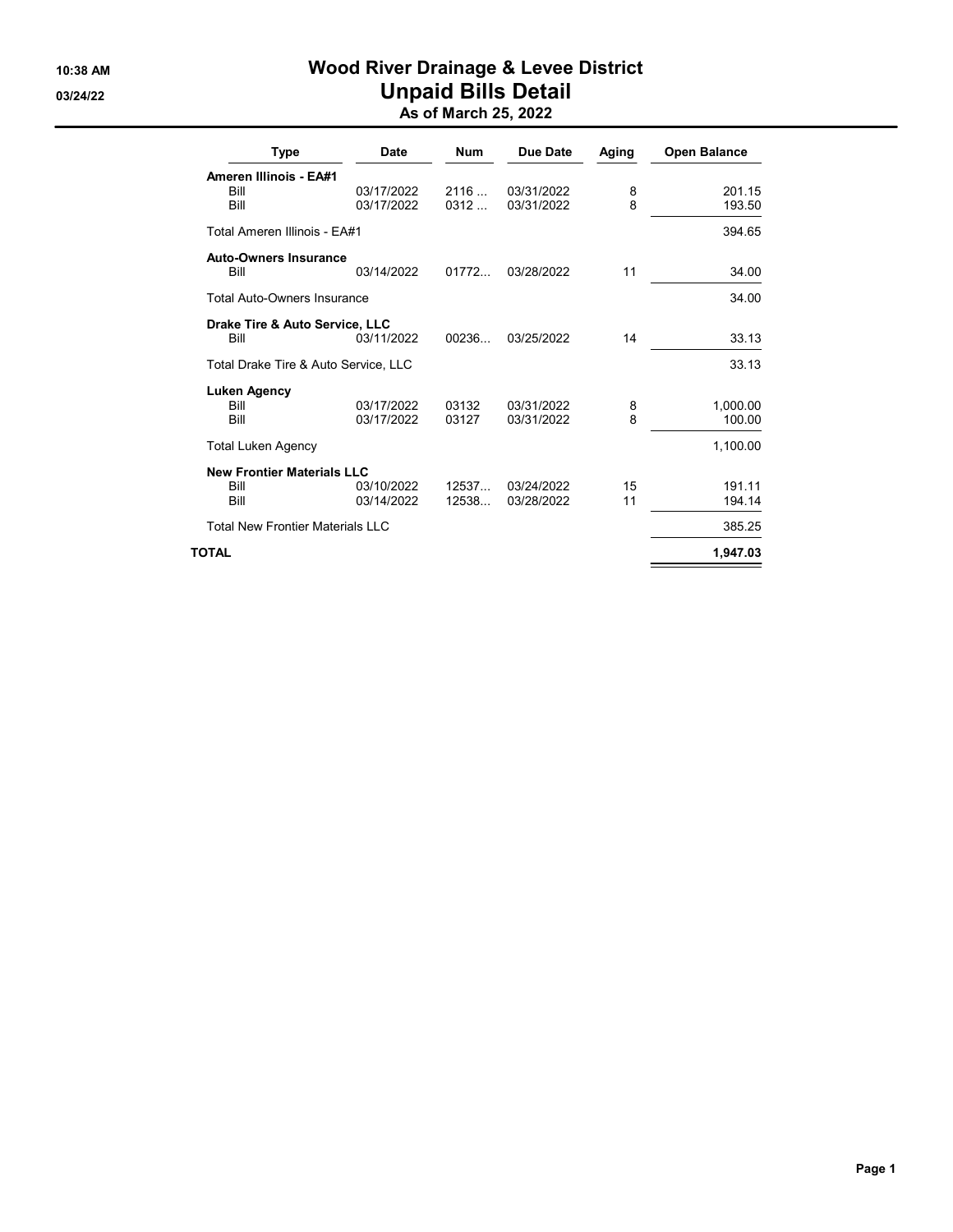# 11:49 AM **Wood River Drainage & Levee District** 03/31/22 **Unpaid Bills Detail**

As of April 1, 2022

| <b>Type</b>                                     | <b>Date</b> | <b>Num</b> | Due Date   | Aging                   | <b>Open Balance</b> |
|-------------------------------------------------|-------------|------------|------------|-------------------------|---------------------|
| Ameren Illinois - Garage<br>Bill                | 04/01/2022  | 0418       | 04/15/2022 |                         | 135.69              |
| Total Ameren Illinois - Garage                  |             |            |            |                         | 135.69              |
| <b>BCBS Heath Insurance</b><br><b>Bill</b>      | 04/01/2022  | 26021      | 04/15/2022 |                         | 4,824.07            |
| <b>Total BCBS Heath Insurance</b>               |             |            |            |                         | 4,824.07            |
| <b>Delta Dental</b><br>Bill                     | 04/01/2022  | 15508      | 04/15/2022 |                         | 332.94              |
| <b>Total Delta Dental</b>                       |             |            |            |                         | 332.94              |
| <b>MTS-Jerseyville</b><br>Bill                  | 03/28/2022  | 35784J     | 04/07/2022 | $\overline{\mathbf{4}}$ | 755.09              |
| <b>Total MTS-Jerseyville</b>                    |             |            |            |                         | 755.09              |
| <b>PEKIN INSURANCE</b><br><b>Bill</b>           | 03/15/2022  | VP00       | 03/29/2022 | 17                      | 44.19               |
| <b>Total PEKIN INSURANCE</b>                    |             |            |            |                         | 44.19               |
| Sheppard, Morgan & Schwaab, Inc.<br>Bill        | 03/17/2022  | 40572      | 03/31/2022 | 15                      | 734.00              |
| Total Sheppard, Morgan & Schwaab, Inc.          |             |            |            |                         | 734.00              |
| <b>Spectrum Business</b><br>Bill                | 03/15/2022  | 00250      | 03/29/2022 | 17                      | 187.04              |
| <b>Total Spectrum Business</b>                  |             |            |            |                         | 187.04              |
| <b>Stock Auto Body &amp; Mechanical</b><br>Bill | 03/11/2022  | a2bd4      | 03/25/2022 | 21                      | 6,386.29            |
| Total Stock Auto Body & Mechanical              |             |            |            |                         | 6,386.29            |
| TOTAL                                           |             |            |            |                         | 13,399.31           |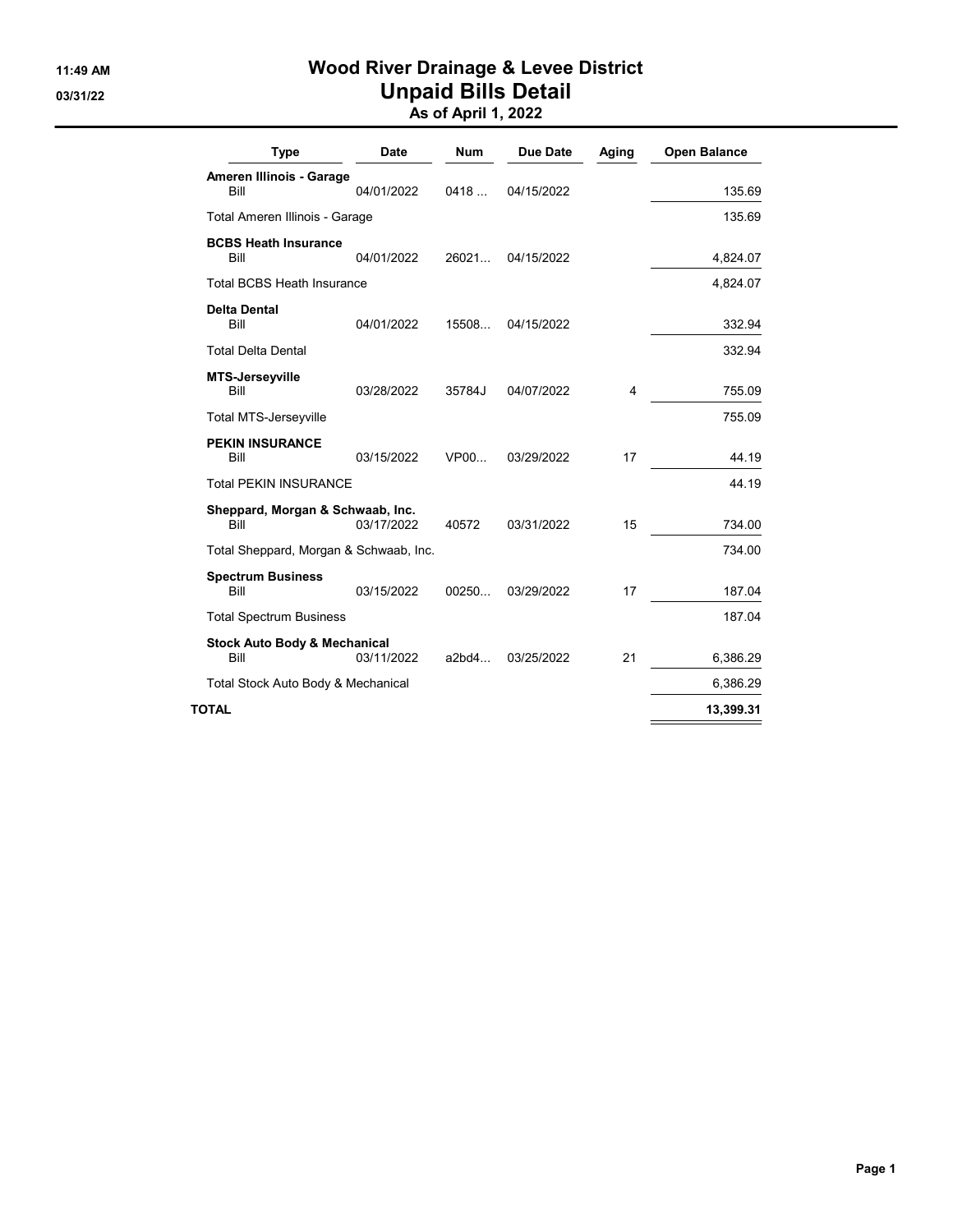# 12:19 PM Wood River Drainage & Levee District 03/31/22 **Balance Sheet** Cash Basis **As of April 1, 2022**

|                                                                                                                                                                                                                                                                  | Apr 1, 22                                                                         |
|------------------------------------------------------------------------------------------------------------------------------------------------------------------------------------------------------------------------------------------------------------------|-----------------------------------------------------------------------------------|
| <b>ASSETS</b><br><b>Current Assets</b><br><b>Checking/Savings</b>                                                                                                                                                                                                |                                                                                   |
| 100 · Petty Cash Drawer<br>101.2 EA #1 Utilities-1st Mid Bank<br>102.1 Maint, Main - 1st Mid Bank<br>102.2 Maint, MMDA - 1st Mid Bank<br>102.5 Rand MMDA-1st Mid Credit Union<br>102.6 · Rand Pump St Fund-1st Mid Bank<br>102.7 Business Share-1st Mid Credit U | 37.37<br>265,094.61<br>5.576.11<br>950,343.51<br>323,256.81<br>88,967.82<br>16.38 |
| <b>Total Checking/Savings</b>                                                                                                                                                                                                                                    | 1,633,292.61                                                                      |
| <b>Accounts Receivable</b><br>108 · Accounts Receivable                                                                                                                                                                                                          | 283,981.00                                                                        |
| <b>Total Accounts Receivable</b>                                                                                                                                                                                                                                 | 283,981.00                                                                        |
| <b>Other Current Assets</b><br>112 · Investments CD<br>112.29 Live Oak Bank CD 5811<br>112.30 Maint CD 114<br>112.31 Maint CD 115<br>112.32 Bank of MadCo - Rand CD 3926                                                                                         | 248,864.14<br>250,000.00<br>250,000.00<br>249,000.00                              |
| Total 112 · Investments CD                                                                                                                                                                                                                                       | 997,864.14                                                                        |
| <b>Total Other Current Assets</b>                                                                                                                                                                                                                                | 997,864.14                                                                        |
| <b>Total Current Assets</b>                                                                                                                                                                                                                                      | 2,915,137.75                                                                      |
| Fixed Assets<br>120 · Property & Equipment<br>$126 \cdot$ Land                                                                                                                                                                                                   | 1,984,473.37<br>216,131.00                                                        |
| <b>Total Fixed Assets</b>                                                                                                                                                                                                                                        | 2,200,604.37                                                                      |
| <b>TOTAL ASSETS</b>                                                                                                                                                                                                                                              | 5,115,742.12                                                                      |
| <b>LIABILITIES &amp; EQUITY</b><br>Liabilities<br><b>Current Liabilities</b><br><b>Other Current Liabilities</b><br>230 · Payroll Liabilities<br>230.03 Social Security<br>230.031 Company<br>230.032 · Employee                                                 | 0.01<br>0.01                                                                      |
| Total 230.03 Social Security                                                                                                                                                                                                                                     | 0.02                                                                              |
| 230.08 IMRF<br>230.081 Company<br>230.082 · Employee                                                                                                                                                                                                             | 113.40<br>493.29                                                                  |
| <b>Total 230.08 IMRF</b>                                                                                                                                                                                                                                         | 606.69                                                                            |
| 230.10 · State Unemployment IL                                                                                                                                                                                                                                   | 18.03                                                                             |
| 230.14 · Miscellaneous                                                                                                                                                                                                                                           | 5,475.00                                                                          |
| Total 230 · Payroll Liabilities                                                                                                                                                                                                                                  | 6,099.74                                                                          |
| <b>Total Other Current Liabilities</b>                                                                                                                                                                                                                           | 6,099.74                                                                          |
| <b>Total Current Liabilities</b>                                                                                                                                                                                                                                 | 6,099.74                                                                          |
| <b>Long Term Liabilities</b><br>243 · Unreserved<br>244 · EA #1 Pump - Reserved                                                                                                                                                                                  | 4,729,212.16<br>164,040.00                                                        |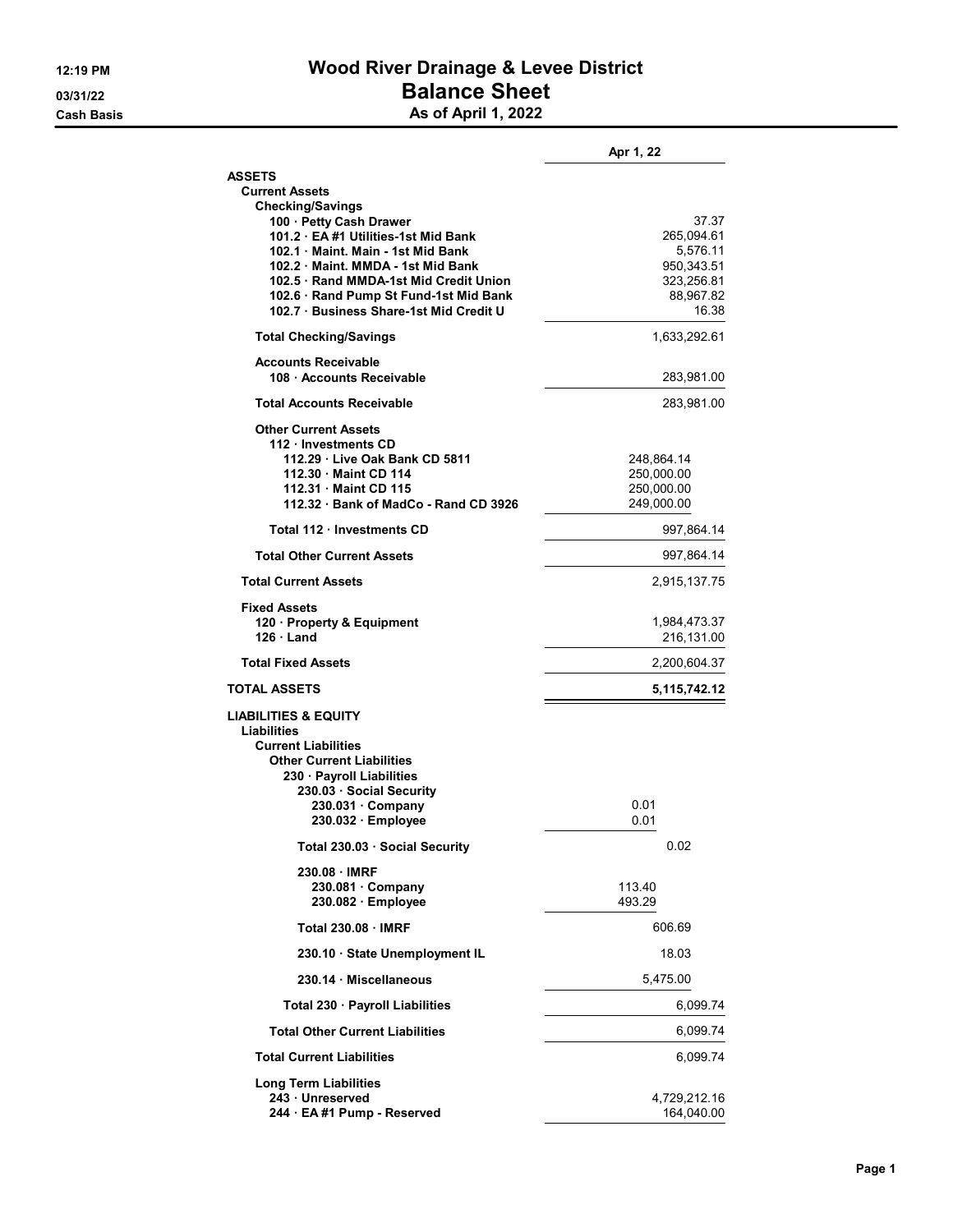# 12:19 PM Wood River Drainage & Levee District 03/31/22 **Balance Sheet** Cash Basis **As of April 1, 2022**

|                                                        | Apr 1, 22                 |
|--------------------------------------------------------|---------------------------|
| <b>Total Long Term Liabilities</b>                     | 4,893,252.16              |
| <b>Total Liabilities</b>                               | 4,899,351.90              |
| <b>Equity</b><br>299 Fund Balance<br><b>Net Income</b> | 354,012.20<br>-137,621.98 |
| <b>Total Equity</b>                                    | 216,390.22                |
| TOTAL LIABILITIES & EQUITY                             | 5,115,742.12              |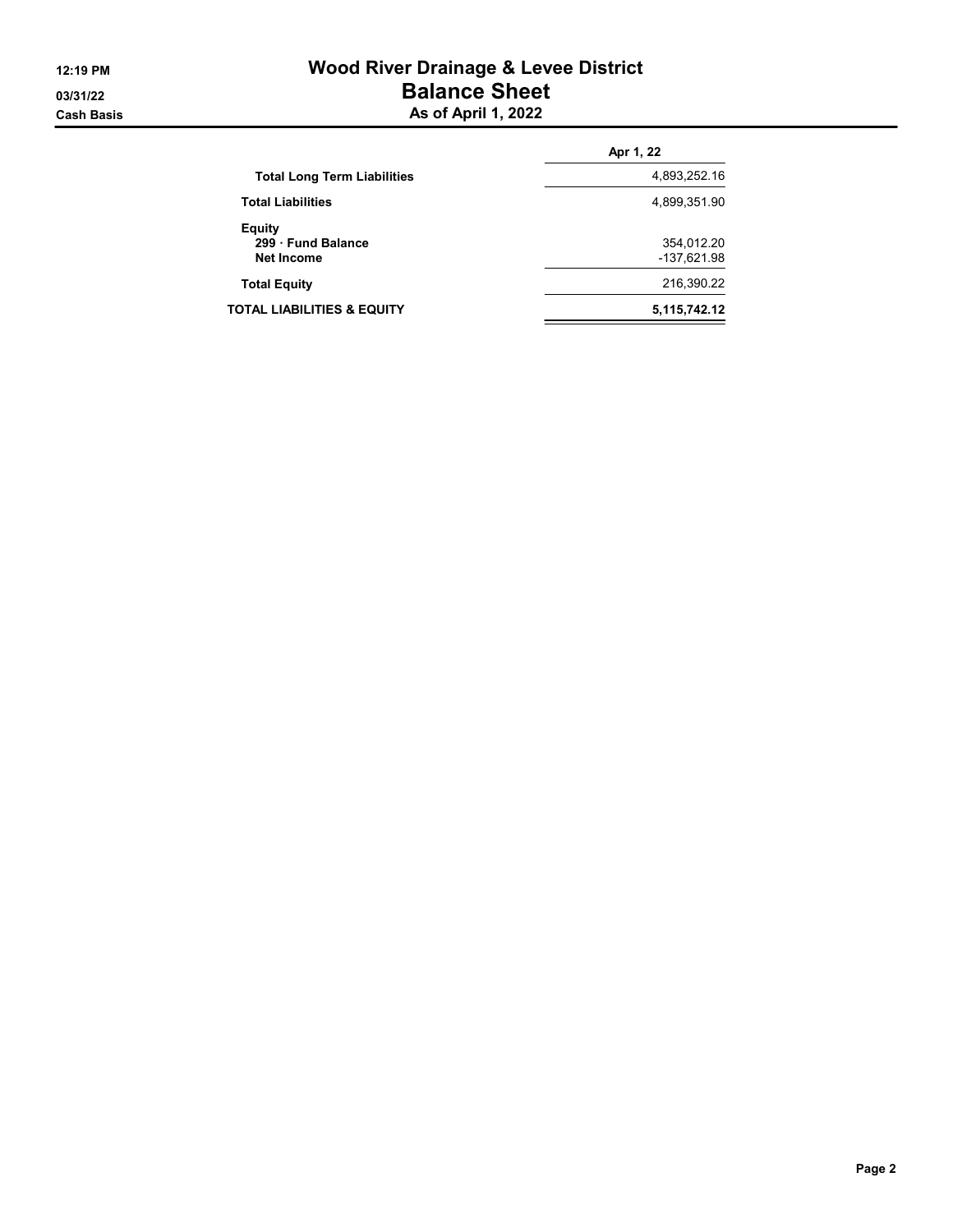**Cash Basis** 

# 12:17 PM **Wood River Drainage & Levee District** 03/31/22 Revenue & Expense Budget vs. Actual

|  | October 2021 through September 2022 |  |
|--|-------------------------------------|--|
|--|-------------------------------------|--|

|                                                                                                                                                                                                                                                                                                                                                                                                                                                                                                                                                                                                                                                                                                                                                                                                                                                                                             | Oct '21 - Sep 22                                                                                                                                                                                                                                    | <b>Budget</b>                                                                                                                                                                                                                                                                                                          | \$ Over Budget                                                                                                                                                                                                                                                                                                                                                                                  |
|---------------------------------------------------------------------------------------------------------------------------------------------------------------------------------------------------------------------------------------------------------------------------------------------------------------------------------------------------------------------------------------------------------------------------------------------------------------------------------------------------------------------------------------------------------------------------------------------------------------------------------------------------------------------------------------------------------------------------------------------------------------------------------------------------------------------------------------------------------------------------------------------|-----------------------------------------------------------------------------------------------------------------------------------------------------------------------------------------------------------------------------------------------------|------------------------------------------------------------------------------------------------------------------------------------------------------------------------------------------------------------------------------------------------------------------------------------------------------------------------|-------------------------------------------------------------------------------------------------------------------------------------------------------------------------------------------------------------------------------------------------------------------------------------------------------------------------------------------------------------------------------------------------|
| Income<br>300 Assessment<br>301 Interest Earned                                                                                                                                                                                                                                                                                                                                                                                                                                                                                                                                                                                                                                                                                                                                                                                                                                             | 108,861.02                                                                                                                                                                                                                                          | 919,000.00                                                                                                                                                                                                                                                                                                             | $-810, 138.98$                                                                                                                                                                                                                                                                                                                                                                                  |
| 301.2 Maint Interest Earned                                                                                                                                                                                                                                                                                                                                                                                                                                                                                                                                                                                                                                                                                                                                                                                                                                                                 | 1,782.69                                                                                                                                                                                                                                            | 4,000.00                                                                                                                                                                                                                                                                                                               | $-2,217.31$                                                                                                                                                                                                                                                                                                                                                                                     |
| 301.3 · Pump Interest Earned                                                                                                                                                                                                                                                                                                                                                                                                                                                                                                                                                                                                                                                                                                                                                                                                                                                                | 326.28                                                                                                                                                                                                                                              | 300.00                                                                                                                                                                                                                                                                                                                 | 26.28                                                                                                                                                                                                                                                                                                                                                                                           |
| 301.4 Rand Interest Earned                                                                                                                                                                                                                                                                                                                                                                                                                                                                                                                                                                                                                                                                                                                                                                                                                                                                  | 473.26                                                                                                                                                                                                                                              | 1,100.00                                                                                                                                                                                                                                                                                                               | $-626.74$                                                                                                                                                                                                                                                                                                                                                                                       |
| Total 301 Interest Earned                                                                                                                                                                                                                                                                                                                                                                                                                                                                                                                                                                                                                                                                                                                                                                                                                                                                   | 2,582.23                                                                                                                                                                                                                                            | 5,400.00                                                                                                                                                                                                                                                                                                               | $-2,817.77$                                                                                                                                                                                                                                                                                                                                                                                     |
| 306 Miscellaneous<br>309 Easement & Inspection Fee<br>310 - Phillips 66<br>312 F.E.M.A.<br>313 · Sale of Fixed Assets<br>314 Refunds<br>315 Lease                                                                                                                                                                                                                                                                                                                                                                                                                                                                                                                                                                                                                                                                                                                                           | 1,212.50<br>18,250.00<br>107,597.48<br>0.00<br>2,000.00<br>0.00<br>600.00                                                                                                                                                                           | 0.00<br>30,000.00<br>211,200.00<br>18,600.00<br>0.00<br>0.00<br>600.00                                                                                                                                                                                                                                                 | 1,212.50<br>$-11,750.00$<br>$-103,602.52$<br>$-18,600.00$<br>2,000.00<br>0.00<br>0.00                                                                                                                                                                                                                                                                                                           |
| <b>Total Income</b>                                                                                                                                                                                                                                                                                                                                                                                                                                                                                                                                                                                                                                                                                                                                                                                                                                                                         | 241,103.23                                                                                                                                                                                                                                          | 1,184,800.00                                                                                                                                                                                                                                                                                                           | -943,696.77                                                                                                                                                                                                                                                                                                                                                                                     |
| <b>Gross Profit</b>                                                                                                                                                                                                                                                                                                                                                                                                                                                                                                                                                                                                                                                                                                                                                                                                                                                                         | 241,103.23                                                                                                                                                                                                                                          | 1,184,800.00                                                                                                                                                                                                                                                                                                           | -943,696.77                                                                                                                                                                                                                                                                                                                                                                                     |
| <b>Expense</b><br>400 Pump Operations<br>401 East Alton No. 1 Labor<br>402 East Alton No. 1 Utilities<br>403 · East Alton No. 1 Maintenance<br>404 · East Alton No. 1 Repairs<br>411 Wood River Labor<br>412 Wood River Utilities<br>413 Wood River Maintenance<br>414 Wood River Repairs<br>421 Rand Ave Labor<br>422 Rand Ave Utilities<br>423 Rand Ave Maintenance<br>424 · Rand Ave Repair<br>428 · Rand Ave. Management Labor<br>431 Hawthorne No. 1 Labor<br>432 Hawthorne No. 1 Utilities<br>433 · Hawthorne No. 1 Maintenance<br>434 · Hawthorne No. 1 Repairs<br>441 East Alton No. 2 Labor<br>442 East Alton No. 2 Utilities<br>443 East Alton No. 2 Maintenance<br>444 · East Alton No. 2 Repairs<br>492 Grassy Lake Utilities<br>493 · Grassy Lake Repairs/Maintenance<br>494 · Hawthorne No. 2 Utilities<br>495 · Hawthorne No. 2 Repairs/Maint<br>496 · Virginia St Utilities | 0.00<br>2,678.67<br>79.70<br>0.00<br>0.00<br>1,560.01<br>0.00<br>0.00<br>39,948.50<br>17,688.90<br>650.72<br>990.94<br>4,919.05<br>0.00<br>773.17<br>0.00<br>0.00<br>0.00<br>1,103.18<br>0.00<br>0.00<br>313.40<br>0.00<br>207.24<br>0.00<br>258.34 | 2.000.00<br>16,000.00<br>2,000.00<br>2.000.00<br>8,000.00<br>8,000.00<br>2,000.00<br>2,000.00<br>81,100.00<br>39,000.00<br>5,000.00<br>5,000.00<br>20,000.00<br>2,000.00<br>1,800.00<br>2,000.00<br>2,000.00<br>2,000.00<br>3.300.00<br>2,000.00<br>2,000.00<br>3,600.00<br>1,000.00<br>1,000.00<br>500.00<br>1,000.00 | $-2,000.00$<br>$-13,321.33$<br>$-1,920.30$<br>$-2.000.00$<br>$-8,000.00$<br>$-6,439.99$<br>$-2,000.00$<br>$-2,000.00$<br>$-41, 151.50$<br>$-21,311.10$<br>$-4,349.28$<br>$-4,009.06$<br>$-15,080.95$<br>$-2,000.00$<br>$-1,026.83$<br>$-2,000.00$<br>$-2,000.00$<br>$-2,000.00$<br>$-2.196.82$<br>$-2,000.00$<br>$-2,000.00$<br>$-3,286.60$<br>$-1,000.00$<br>$-792.76$<br>$-500.00$<br>-741.66 |
| 497 · Virginia St Repairs/Maintenance                                                                                                                                                                                                                                                                                                                                                                                                                                                                                                                                                                                                                                                                                                                                                                                                                                                       | 0.00<br>277.79                                                                                                                                                                                                                                      | 500.00<br>1,000.00                                                                                                                                                                                                                                                                                                     | $-500.00$<br>$-722.21$                                                                                                                                                                                                                                                                                                                                                                          |
| 498 Lakeside Utilities<br>499 Lakeside Repairs/Maintenance                                                                                                                                                                                                                                                                                                                                                                                                                                                                                                                                                                                                                                                                                                                                                                                                                                  | 0.00                                                                                                                                                                                                                                                | 500.00                                                                                                                                                                                                                                                                                                                 | $-500.00$                                                                                                                                                                                                                                                                                                                                                                                       |
| Total 400 · Pump Operations                                                                                                                                                                                                                                                                                                                                                                                                                                                                                                                                                                                                                                                                                                                                                                                                                                                                 | 71,449.61                                                                                                                                                                                                                                           | 218,300.00                                                                                                                                                                                                                                                                                                             | -146,850.39                                                                                                                                                                                                                                                                                                                                                                                     |
| 500 Maintenance Operations<br>550 · Part-Time Maintenance Labor<br>551 Maintenance Labor<br>552 Utilities<br>553 · Building Maint & Supplies<br>554 · Fuel (Gasoline)<br>555 · Fuel (Diesel)<br>556 · Tractor Maint. / Repair                                                                                                                                                                                                                                                                                                                                                                                                                                                                                                                                                                                                                                                               | 7,096.13<br>72,140.06<br>3,395.04<br>6,802.23<br>5,446.87<br>3,169.50<br>5,095.16                                                                                                                                                                   | 16,000.00<br>158,000.00<br>6,500.00<br>16,000.00<br>14,000.00<br>10,500.00<br>8,000.00                                                                                                                                                                                                                                 | $-8,903.87$<br>-85,859.94<br>$-3,104.96$<br>$-9,197.77$<br>$-8,553.13$<br>$-7,330.50$<br>$-2,904.84$                                                                                                                                                                                                                                                                                            |
| 557 · Vehicle Maint. / Repair<br>558 · Equipment Maint. / Repair                                                                                                                                                                                                                                                                                                                                                                                                                                                                                                                                                                                                                                                                                                                                                                                                                            | 7,714.00<br>5,661.22                                                                                                                                                                                                                                | 8,000.00<br>8,000.00                                                                                                                                                                                                                                                                                                   | $-286.00$<br>$-2,338.78$                                                                                                                                                                                                                                                                                                                                                                        |
| 559 · Vegetation Removal                                                                                                                                                                                                                                                                                                                                                                                                                                                                                                                                                                                                                                                                                                                                                                                                                                                                    | $-109.17$                                                                                                                                                                                                                                           | 8,000.00                                                                                                                                                                                                                                                                                                               | $-8,109.17$                                                                                                                                                                                                                                                                                                                                                                                     |